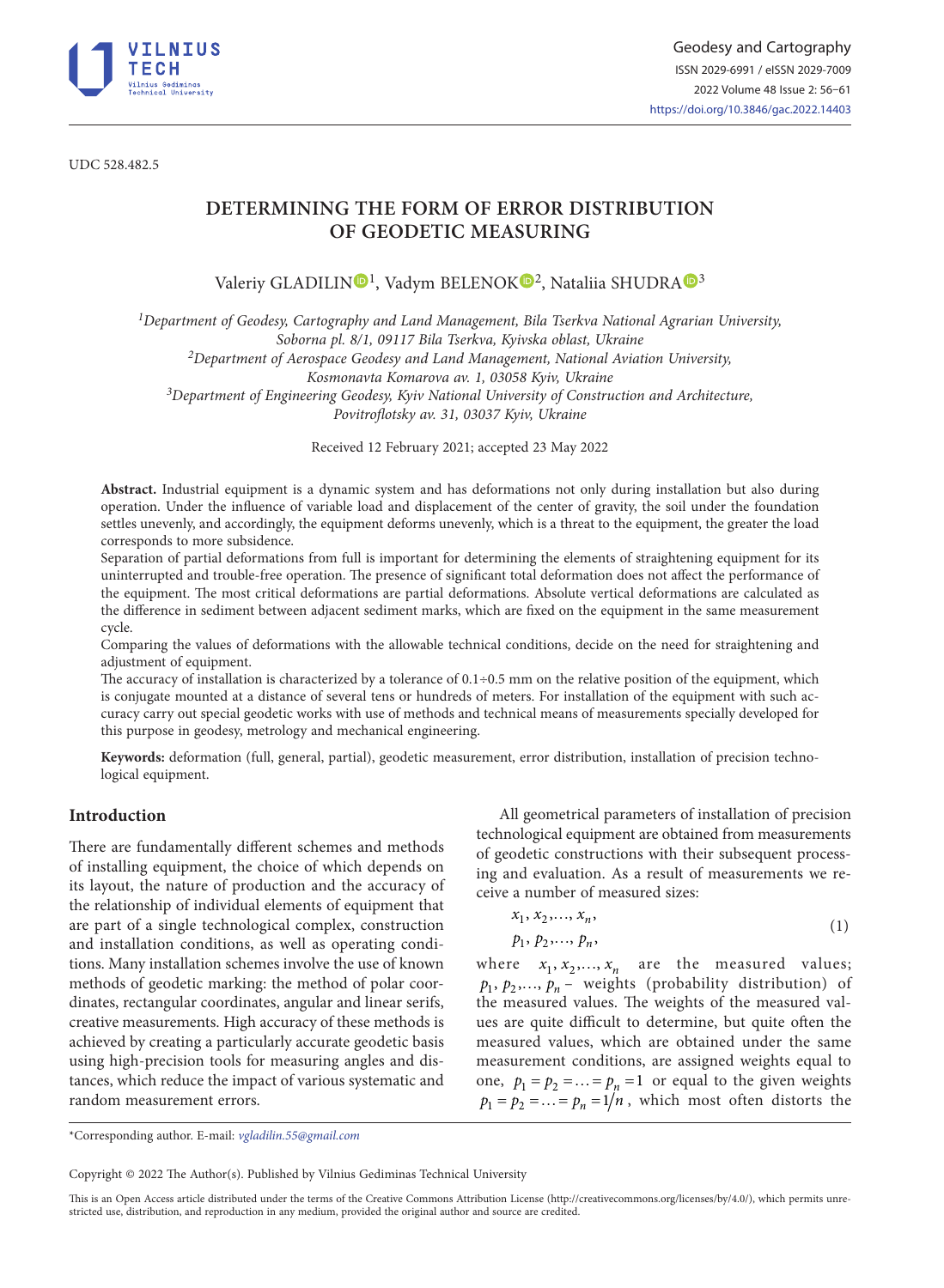probability distribution of the measured values. To eliminate these shortcomings, an algorithm for determining the probability density of the measured values is proposed. In geodetic constructions we will allocate such stages of processing of results of measurements (which are resulted in [Figure 1\)](#page-3-0).

1<sup>st</sup> Stage. Removal of information from the equipment which registers the measured values (theodolite, level, total station) or from the constant carrier and comparison of object of measurement with a working measure (direct deduction on scales or from a magnetic tape (magnetic disk, flash drive), its translation in numerical computer code and reference to computer memory during machining.

2<sup>nd</sup> Stage. Primary processing. Contains rationing of measurement data, reduction to a certain frame of reference, statistical processing with an assessment of the degree of confidence, filtering, and rejection. The aim is to obtain the initial results (for example, the graph of the initial curve, the coordinates of the points to be determined, the deformation of structures and equipment) of the experiment.

3<sup>rd</sup> Stage. Interpretation of the obtained initial results, which is an assessment of the desired characteristics of the model of the physical object under study or process (horizontal and vertical displacements (deformations)). In geodetic measurements are often recorded not interested in the characteristics of the phenomena p, but only their functionally dependent or stochastic manifestations  $F = Ap$ , the problem of interpretation is reduced to solving the equation  $Ap = F$ , where  $F$  – the measured values (with some error), *A* – transformation operator (matrix in the case of algebraic equations),  $p -$  the required values. To calculate the horizontal and vertical displacements and deformations of industrial equipment determine the coordinates of the points of this equipment by different methods (geodetic). In many cases, this task is incorrectly set (Tihonov & Arsenin, 1974). To calculate the accuracy of geodetic measurements in the design and alignment of geodetic networks and structures, evaluation of measured values, it is necessary to know the laws of probability density distribution and their characteristics. Currently, when calculating and estimating the accuracy of measurements use the law of normal distribution (Viduev & Kondra, 1969), which is the limit to which the sum of other fullscale distributions asymptotically approaches, which does not accurately reflect the structure of measured values, with a small amount of measurements. To correct this situation, the calculation must be performed taking into account the distribution structure. Estimates of measurement results are:

- mathematical expectation  $M(X)$ ;
- $-$  dispersion  $D(X)$ ;
- standard deviation  $\sigma = \sqrt{D(X)}$ ;
- asymmetry  $S(X)$ ;
- excess  $E(X)$ .

Mathematical expectation is always calculated, more often it is replaced by the arithmetic mean. The variance is

a measure of the scattering of the measured values around the mathematical expectation (arithmetic mean, weight average, structural average). Asymmetry and excess are calculated less often and although they are quantitative characteristics of the distribution, but have no clarity and under the normal law of distribution the asymmetry is zero. The measured values do not always obey the nor-

#### **1. Methods**

measurements.

The problem of probability theory in geodetic measurements can be described by the following scheme: the known composition of the sample and the law of probability distribution, it is necessary for a given experimental scheme to estimate the probability of obtaining the most plausible value of the experiment. Mathematical statistics solves the inverse problem: the results of measurements determine the properties of the distribution law. The complete characteristic of the distribution law is the density distribution of probability.

mal distribution law, especially with a small number of

Each implementation *t* of the sample *T* of limited volume  $n$  it is possible to put a correspondingly ordered sequence:

$$
t_1 < t_2 < \ldots < t_n \in T \tag{2}
$$

which is obtained from the sample (1) by sorting the measured values in ascending order In accordance with the definition of the probability density function is a function  $p(\tau)$ , the integral of which is equal to the distribution function:

$$
\int_{en1}^{en2} \theta(t-\tau) p(\tau) d\tau = F(t).
$$
\n(3)

Thus, the probability density  $p(\tau)$  is a solution of the Fredholm integral equation of the first kind, i.e. to estimate the density function by sampling a limited volume is to find an approximate solution of Equation (3). Finding the exact solution can be in the presence of the exact right part – the distribution function  $F(t)$ . In this case, the exact function  $F(t)$  is unknown, but there is only a sample of  $t_1, t_2, \ldots, t_n$ , of limited volume *n*. We look for the solution  $p(\tau)$  in the class of functions continuous on the segment  $|en1; en2|$ , we will look for a truncated distribution, setting a sufficiently wide interval  $\lceil en \cdot \rceil$ ,  $\lceil en \cdot \rceil$ , which is given by the researcher.

The deviation of the right parts from each other is estimated in a quadratic metric:

$$
m_F = \sqrt{\int_{en1}^{en2} [F_1(t) - F_2(t)]^2 dt} , \qquad (4)
$$

and the deviation of decisions – in a uniform metric:

$$
m_p(p_1, p_2) = \max_{t \in [en1; en2]} |p_1(\tau) - p_2(\tau)|.
$$
 (5)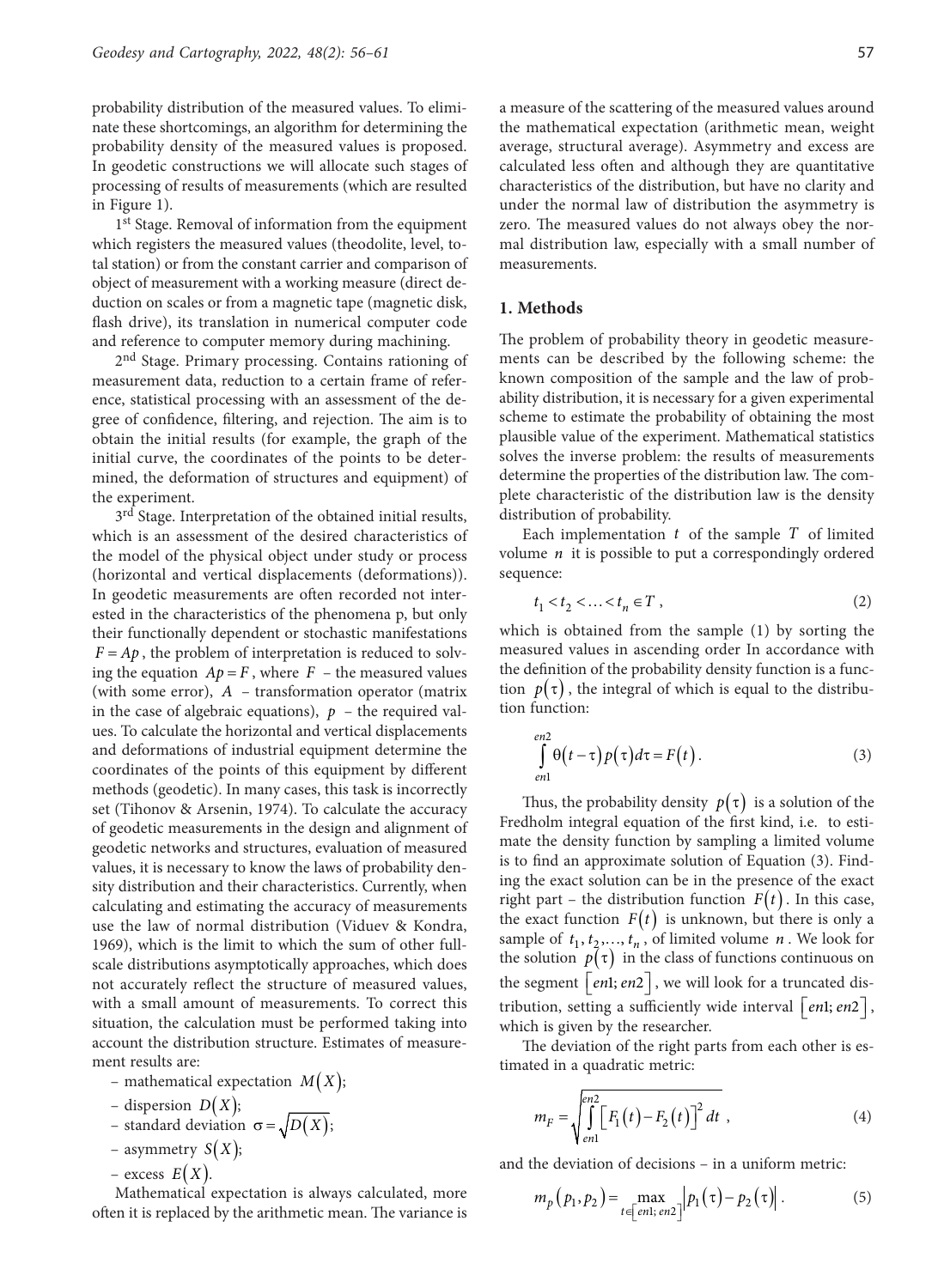For each implementation *t* of the sample *T*, the function  $F_n(t)$  is uniquely defined and has all the capabilities of the distribution function: increases from 0 to 1 and is a continuous case, while it is piecewise linear and increases only at sequence points (2), with strict inequality (2) the function  $F_n(t)$  is given by the relation:

$$
F_n(t) = \begin{cases} 0 \text{ if } t < t_k, \\ \frac{1}{n} \text{ if } t_k < t < t_{k+1}, \\ 1 \text{ if } t > t_n, \end{cases} \tag{6}
$$

 $k = 1, 2, \ldots, n-1$ , that is the magnitude of the jumps is equal to  $1/n$ .

In the general case, in accordance with the Glivenko-Cantelli theorem, the empirical distribution function

$$
F_n(t) = \frac{1}{n} \sum_{i=1}^n \Theta(t - t_i)
$$
\n(7)

for a sufficiently large *n* it is as close to  $F(t)$  as it pleases with a probability close to unity.

In Equations (3) and (7)  $\theta(t)$  is a single jump function (Heaviside function):

$$
\theta(t) = \begin{cases} 0 \text{ if } t \le 0, \\ 1 \text{ if } t > 0. \end{cases}
$$
 (8)

But we have a sample of limited volume, so equation (3) is solved approximately. The problem of finding  $\lfloor 1 - F(\tau_l) \rfloor \lfloor F(\tau_l) - F(\tau_{l-1}) \rfloor$ an approximate solution of the equation on the approximate right-hand side refers to incorrectly posed problems, because small changes in the argument can lead to significant changes in the function. *r r r r r r r* 

To find an approximate solution to an incorrect problem

$$
Ap(\tau) = F(t),\tag{9}
$$

where *A* is the transition operator from the differential distribution function to the integral distribution function in the case when the right-hand side is given at points  $\tau_1$ ,  $\tau_2$ ,...,  $\tau_l$  to the point of a random independent error

$$
y_i = F(\tau_i) + \xi_i \,. \tag{10}
$$

By the method of structural risk minimization, we find a minimum of  $N$  and  $\lambda$  functional:

$$
J(N,\lambda) = \frac{\frac{1}{l} \left[ Y - F(\lambda) \right]^T R y^{-1} \left[ Y - F(\lambda) \right]}{1 - \sqrt{\frac{(N+1)\left[1 + \ln(l) - \ln(N+1) - \ln(\eta)\right]}{l}}}
$$
(11)

Measure at the points  $\tau_i = i\pi/(2(l+1))$ ,  $i = 1, 2, ..., l$ , the value of the empirical distribution function  $F_n(t)$  will be considered as  $F(t)$  plus some error and expression (10) will take the form:

$$
y_i = F_n(t_i) = F(\tau_i) + \xi_i.
$$
 (12)

In the functionality of empirical risk (11)

$$
Y = \{Y_1, ..., Y_l\}; Y_i = y_i - \int_0^{\tau_i} \frac{\varphi_1(t)}{\psi_1} dt; F(\lambda) = \{F_i^{\lambda}\};
$$

$$
F_i^{\lambda} = \int_0^{\tau_i} \left\{ \sum_{j=2}^N \lambda_j \left[ \varphi_j(t) - \frac{\psi_j}{\psi_1} \varphi_1(t) \right] dt \right\}; \psi_j = \int_0^1 \varphi_j(t) dt,
$$

the minimum of function (11) is searched for the most suitable confidence probability  $\eta = 0.9973$ , but for this it is necessary to have more than 730 measurements in accordance with Eq. (24).

Inverse covariance matrix  $Ry^{-1}$  of the vector *y* :

$$
Ry^{-1} = \begin{bmatrix} r_1 & p_1 & 0 & \dots & 0 & 0 & 0 \\ p_1 & r_2 & p_2 & \dots & 0 & 0 & 0 \\ 0 & p_2 & r_3 & \dots & 0 & 0 & 0 \\ \dots & \dots & \dots & \dots & \dots & \dots & \dots \\ 0 & 0 & 0 & \dots & p_{l-2} & r_{l-1} & p_{l-1} \\ 0 & 0 & 0 & \dots & 0 & p_{l-1} & r_l \end{bmatrix},
$$
 (13)

where

$$
r_{1} = \frac{nF(\tau_{2})}{F(\tau_{1})[F(\tau_{2}) - F(\tau_{1})]},
$$
\n  
\nlume, so equa-  
\nblem of finding  
\non the approxi-  
\nposed problems,  
\nn lead to signifi-  
\n
$$
r_{i} = \frac{n[1 - F(\tau_{i})][F(\tau_{i}) - F(\tau_{i-1})]}{[1 - F(\tau_{i})][F(\tau_{i}) - F(\tau_{i-1})]};
$$
\n  
\n
$$
r_{i} = \frac{n[F(\tau_{i}) - F(\tau_{i-1})][F(\tau_{i-1}) - F(\tau_{i-2})]}{[F(\tau_{i}) - F(\tau_{i-1})][F(\tau_{i-1}) - F(\tau_{i-2})]};
$$
\n  
\nincorrect prob-  
\n
$$
\rho_{i} = -\frac{n}{F(\tau_{i+1}) - F(\tau_{i})};
$$
\n(9)  
\nthe differential  
\n $i = 1, 2, ..., l-1; l = 5n/ln(n).$ 

From expression (13) for the inverse covariance matrix it follows that its coefficients depend on the unknown function  $F(t)$ , the derivative of which is the probability density

$$
p^{(N)}(t) = \sum_{j=1}^{N} \lambda_j \varphi_j(t).
$$
 (14)

The degree of complexity of the assessment, i.e. the number of members of the decomposition *N* is selected depending on the sample size *n* , using the method of structural minimization of empirical risk in accordance with Eq. (11). The probability density is found in the form of expansion by basic functions  $\varphi_i(t)$  by the method of least squares (Gladilin, 1996). We look for the minimum of the functional (11) for each *N* provided

$$
\int_{0}^{1} \left[ \sum_{j=1}^{N} \lambda_{j} \varphi_{j}(t) \right] dt = 1, \qquad (15)
$$

that is, the area bounded by the distribution density curve must be equal to one. In Eq. (15), the basis function has the form: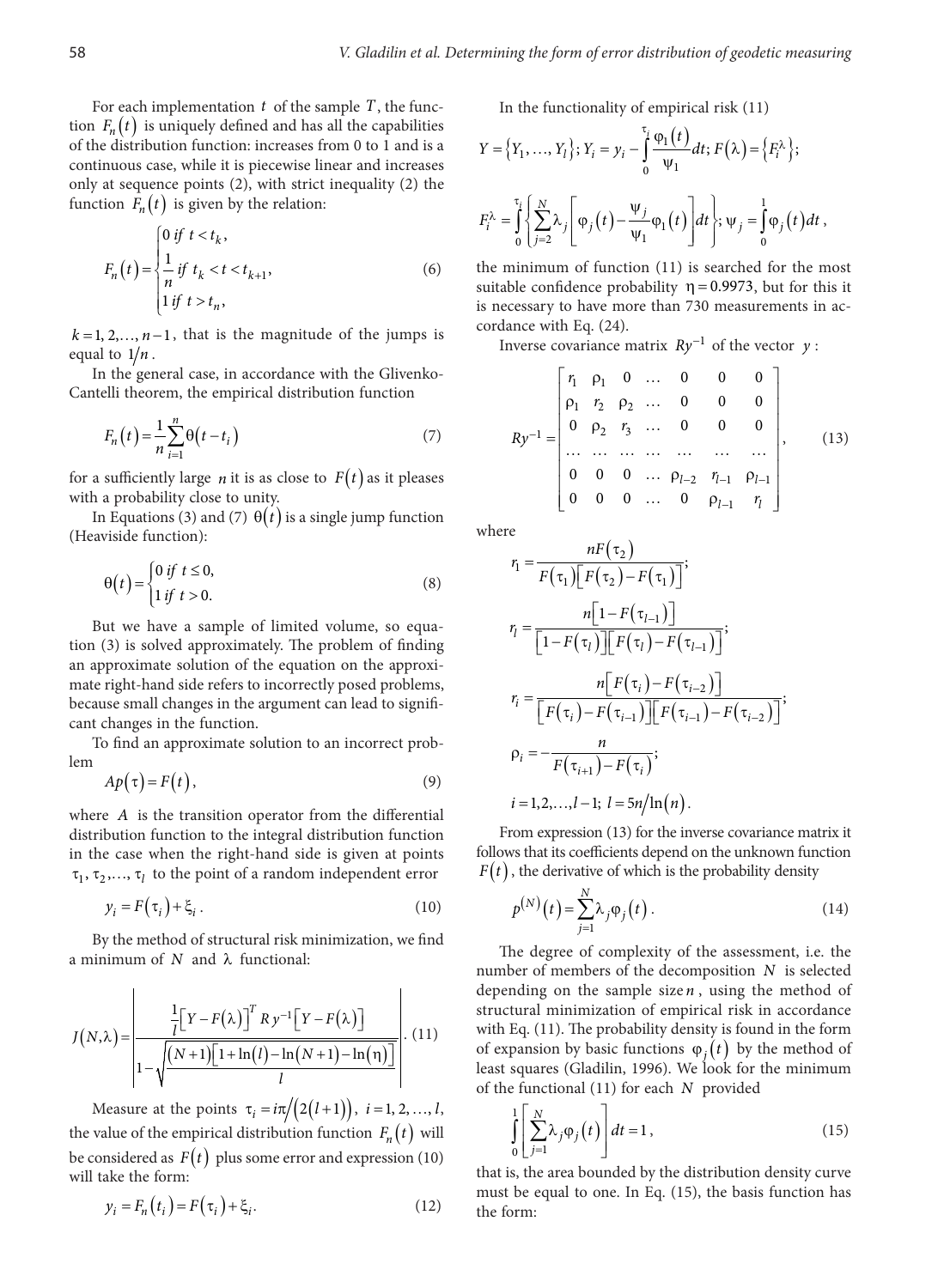$$
\varphi_j(t) = \sqrt{\frac{4}{\pi}} \cos \left( (2j-1)\frac{\pi}{2}t \right); t \in [0; 1]; j = 1, 2, ..., N
$$
 (16)

The resulting variation series (2) is reduced to the interval [0; 1] by the Equation

$$
T(n) = \frac{t_n - A}{B - A};\tag{17}
$$

$$
A = \min_{n} \{t_n\} - en1 \cdot \mathbf{v} \\ B = \max_{n} \{t_n\} + en2 \cdot \mathbf{v} \qquad (18)
$$

$$
v = \left[\frac{\max\{t_n\} - \min\{t_n\}}{n-1}\right],
$$
\n(19)

where *en*1, *en*2 are the left and right coefficients of the distribution range around the mathematical expectation (arithmetic mean, structural mean); the density  $p(t)$  is calculated in the interval  $t \in \mid A; B \mid$ , in the general case  $A \neq B$ . In fact, the distribution is in the range  $[-\infty, \infty]$ , but the values of the coefficients can be taken in the range  $0 < en1$ ,  $en2 \le 6$ . In order to more accurately find the values of the coefficients *en*1, *en*2 define the left  $z_L$  and right  $z_R$  structural coefficients of the distribution intervals:

$$
z_L = \frac{A - t_{str. mean}}{\sigma_{str. mean}}; \ z_R = \frac{B - t_{str. mean}}{\sigma_{str. mean}}; \ z_0 = ABS \bigg(\frac{z_L}{z_R}\bigg) = 1,
$$

provided that the ratio  $z_0 = 1$ .

Assign  $en1 = en2 = \pm 2$ , obtain  $z_0 = 0.74609$ ; assign *en*1 = *en*2 = ±3, obtain  $z_0$  = 1.00879; assign *en*1 = *en*2 = ±4, obtain  $z_0 = 1.08156$ ; assign *en* 1 = *en* 2 = ±5, obtain  $z_0 = 1.13704$ .

By the selection method we obtain: *en*1 = −3.62 ,  $en2 = +3.359$ , thus  $z_L = -2.20398$ ,  $z_R = 2.20012$  and  $z_0$  =1.00175, which is closest to unity. For these values *en*1 = −3.62, *en*2 = + 3.359, we calculated by the Equations (19) and (18):  $v = \left[ 7.8 - (-6.2) \right] / 19 = 0.73684$ ,  $A = -6.2 - 3.62 \cdot 0.73684 = -8.8674$ ,  $B = 7.8 + 3.359$  $0.73684 = 10.2751$ .

The values of *A* and *B* and the intermediate values of *t* of expression (2) are listed in Table 2.

The obtained values of the probability density are checked for the normal distribution law in accordance with the Pearson agreement criterion  $\chi^2$ .

The process of geodetic measurements (Gladilin, 1996) is the receipt of a message, its transmission in the form of a signal (reading on the scale of the device), signal reception and processing. Measured signals differ from communication signals because when comparing the measured value with the working measure there are two signals – reference and measurable (which is compared with the reference). In the rings of the measuring circuit signal conversion occurs according to the laws of computer theory. In the process of measurements, the geodetic instrument is used to receive and/or process information, which is performed in three stage[s \(Figure](#page-3-0) 1). The measuring device in the process of measurement is included in the circuit, which includes: the object of measurement, the device (apparatus, instrument) that receives and analyzes the measurement results. The circuit includes the external environment, we consider it from the standpoint of computer science theory as a ring of transmission of the measuring signal. The circuit for transmission and processing of the measuring signal is shown [in Figure](#page-3-0) 1.



Figure 1. Generalized information transmission chain (measured signal)

<span id="page-3-0"></span>The measured value by its size is a random value of the error of its measurement is also random (when eliminating the systematic component of the error; the study of systematic errors is considered, for example, in Tereshchuk et al., 2019). The random state of the object of measurement and its errors leads to some uncertainty, but before the measurements it is known that the value measured is within certain limits, and its value must be obtained with some degree of accuracy, the preliminary information about the size of the object reduces uncertainty and the expected error will show the limits of this uncertainty, i.e. the more accurate the measurement result, the more information about the object being measured.

For the amount of information, the determining measure of uncertainty is entropy. The amount of information obtained about the object reduces uncertainty. The degree of uncertainty does not depend on the specific values of the independent quantity and is related to the law of probability distribution. The measure of the uncertainty of an object with many states (measured values (1)) is the functional that determines the entropy:

$$
H(X) = H(p_1, p_2, \dots, p_n).
$$
 (20)

If the measurement states are equally probable, then the functional (16) will take the form

$$
H(X) = \log_2(n). \tag{21}
$$

To determine the shape of the distribution of errors of geodetic measurements, determine the value of the entropy coefficient by the Equation:

$$
K_E = \frac{D \cdot n}{2\sigma} 10^{-\frac{1}{n} \sum_{i=1}^{L} n_i \lg n_i},
$$
\n(22)

where  $D$  is the width of the histogram column;  $n$  is sample size;  $\sigma$  is the root mean square error of the measured values; *L* is the number of columns of the histogram;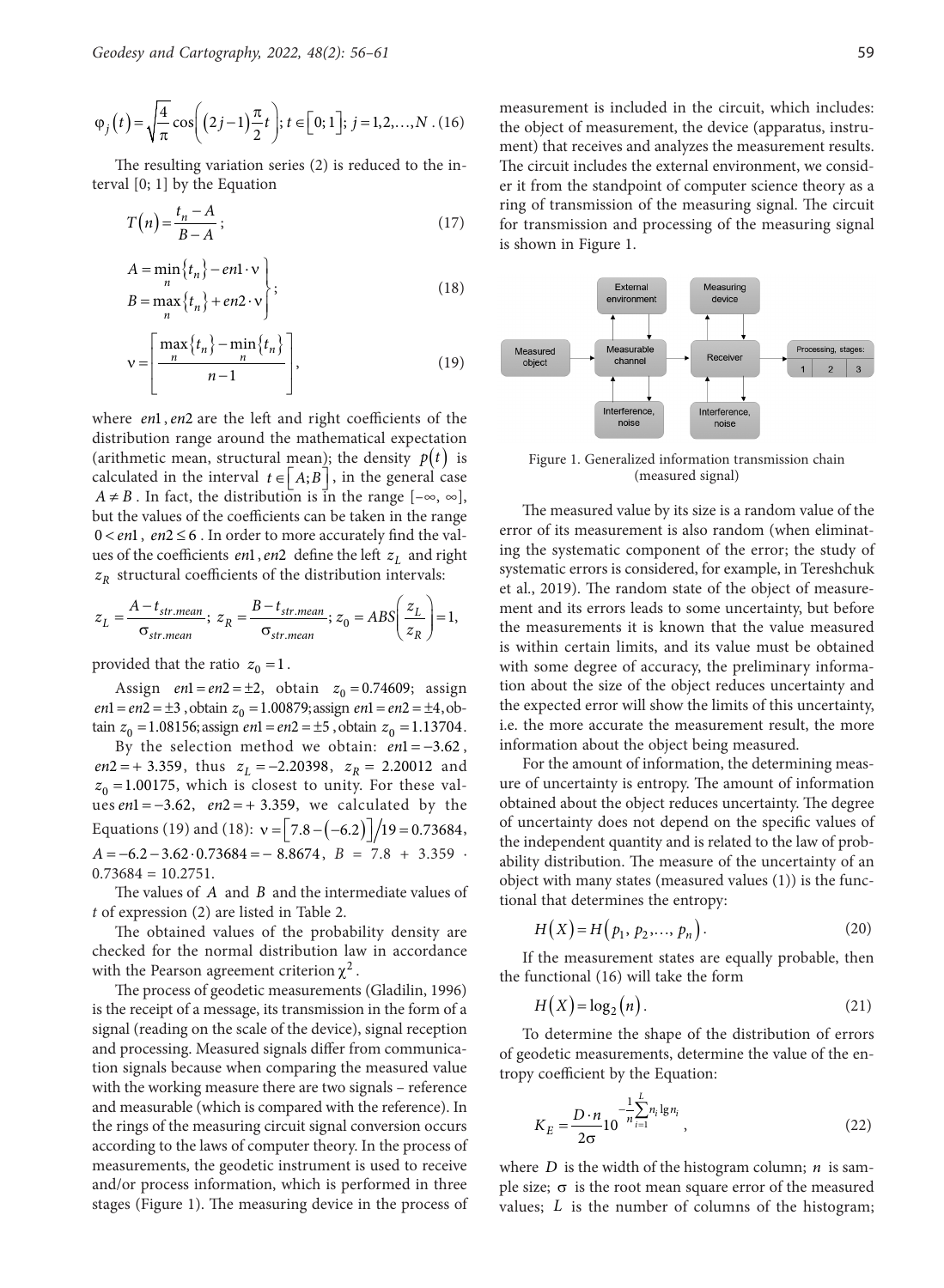$n_i$  is the number of values that fall into the *i* is column  $(i=1, ..., L)$ . The counter excess is determined by the Equation:

$$
\varepsilon = \frac{1}{\sqrt{E(X)}},\tag{23}
$$

which for any known distributions in which  $E(X) \geq 1$  is in the range [0; 1]. The asymmetry for all centered measured values is zero,  $S(X) = 0$  so it cannot structurally determine the shape of the distribution of measured values.

The confidence probability of determining the shape of the distribution of measured values was determined by a simplified Equation (excluding the left and right distribution intervals)

$$
\eta = \frac{n-1}{n+1}.\tag{24}
$$

Estimation of the distribution density is performed by the Equation:

$$
p^{(N)}(t) = M \sum_{j=1}^{N} \lambda_j \varphi_j \Big[ M(t - A) \Big], \ t \in \Big[ A; B \Big]. \tag{25}
$$

According to the described algorithm and Equations (1)–(25) a program for calculating the probability density for any exponential *DensProb* distributions in the *FORTRAN* programming language is created, the input values are:  $n$ ,  $en1$ ,  $en2$ ,  $t \in T$  output: probability densities, root mean square deviation, asymmetry, excess, entropy, entropy coefficient, counter excess, mean probability.

[In Figure](#page-4-0) 2 shows a diagram of the equipment in the coordinate system  $(0xy)$ , which indicates the numbering of equipment points, their rectangular coordinates  $(x, y)$ ,



and directions of their deviation after deformation

small arrows indicate the directions of displacement (deformation) of these points relative to point 11, which is taken as the center of equipment. The scheme is taken from the work (Gladilin et al., 2019).

<span id="page-4-0"></span>Corrections to the position of the equipment points relative to point 11 are shown in Table 1.

The value for calculating the probability density (corrections to geodetic measurements), which are taken from (Gladilin et al., 2019), are given in Table 1.

Table 1. Corrections (*t*) in measurements between point 11 other points of equipment

| Point<br>numbers | Corrections,<br>mm | Point<br>numbers | Corrections,<br>mm |  |
|------------------|--------------------|------------------|--------------------|--|
| $11 - 10$        | $-1.6$             | $11 - 12$        | 1.4                |  |
| $11 - 13$        | 2.5                | $11 - 09$        | 4.4                |  |
| $11 - 16$        | $-3.0$             | $11 - 06$        | $-3.8$             |  |
| $11 - 19$        | 7.8                | $11 - 03$        | 3.8                |  |
| $11 - 14$        | $-6.2$             | $11 - 08$        | $-5.9$             |  |
| $11 - 17$        | 6.6                | $11 - 05$        | 3.1                |  |
| $11 - 20$        | 1.4                | $11 - 02$        | $-1.8$             |  |
| $11 - 21$        | $-3.4$             | $11 - 01$        | $-5.0$             |  |
| $11 - 18$        | 4.5                | $11 - 04$        | 4.7                |  |
| $11 - 15$        | $-3.2$             | $11 - 07$        | 3.8                |  |

When processing the data from Table 1 according to the described algorithm according to Equations (3)–(25) the following results were obtained: arithmetic mean  $t_{mean} = 0.505$ , standard deviation  $\sigma = 4.3465$ , structural mean  $t_{str,mean} = 0.712$ , which is calculated by the Equation:

$$
t_{str.mean} = \frac{\sum_{i=1}^{n} t_i p_i}{\sum_{i=1}^{n} p_i}.
$$
 (26)

Structural standard deviation is:  $\sigma_{str. mean} = 4.4029$ .

Asymmetry  $S(X) = -0.0488$ , excess  $E(X) = 1.605$ , counter excess  $\varepsilon = 0.789$  (by Eq. (23)), confidence probability  $η = 0.9048$  (by Eq. (24)); entropy coefficient  $K_E = 1.4384$ (by Eq. (22)), the entropy  $H(X) = 4.2344 \text{ bit}$  indicates that the loss of information in the distribution does not occur; Pearson's criterion  $\chi^2$  = 700400 and, accordingly, the distribution of *t* does not obey the normal, the minimum functional (11) is found at  $N = 5$ , there are no systematic errors in a number. The calculation of the probability density was performed in the range from *en*1 = −3.62 to  $en2 = 3.359$ , the scale factor  $M = 0.052240$  is calculated by the Equation:

$$
M = \frac{1}{B - A} \tag{27}
$$

Decomposition coefficients:  $\lambda_1 = 1.312137$ ;  $\lambda_2 =$ Figure 2. The scheme of placement of points on the equipment<br>  $-0.724554$ ;  $\lambda_3 = 0.2849023$ ;  $\lambda_4 = -0.2944348$ ;  $\lambda_5 =$